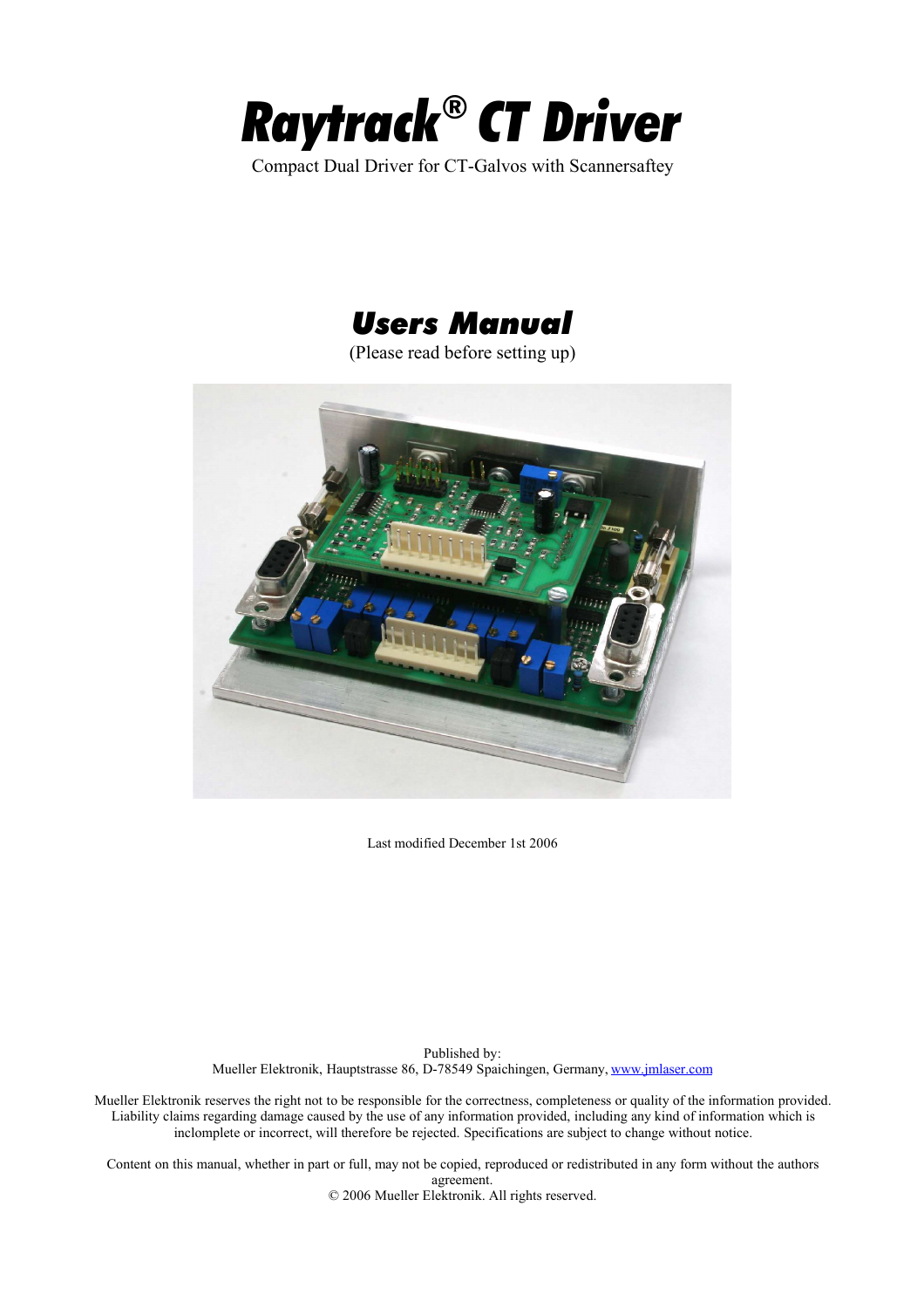# **Contents**

| $\mathbf{1}$     | <b>Description</b>                      | Page 3  |
|------------------|-----------------------------------------|---------|
| 1.1              | Features and technical data             |         |
| 1.2              | Operating conditions and responsibility |         |
| 1.3              | First setting up                        | Page 4  |
| $\boldsymbol{2}$ | <b>Signal connections</b>               | Page 5  |
| 2.1              | Powersupply                             |         |
| 2.2              | Input signals                           |         |
| 2.3              | Inverting jumpers                       |         |
| 2.4              | Galvoconnections                        | Page 6  |
| 2.5              | Safety signals                          |         |
| $\mathbf{3}$     | <b>Adjustment controls</b>              | Page 7  |
| 3.1              | Function of drive controls              |         |
| 3.2              | Function of feedback controls           |         |
| 3.3              | <b>Factory settings</b>                 | Page 8  |
| $\overline{4}$   | <b>Setting up deadjusted drivers</b>    | Page 9  |
| 4.1              | Note on scanspeed                       | Page 10 |
| 5                | The scannersafety                       | Page 11 |
| 5.1              | Features                                |         |
| 5.2              | Description of operation                |         |
| 5.3              | Responsibility                          | Page 12 |
| 6                | <b>Connections scannersafty</b>         | Page 13 |
| 6.1              | Intensityinput                          |         |
| 6.2              | Colorsignals                            | Page 14 |
| 6.3              | Safety-Off Jumper                       |         |
| 6.4              | Sensitivity                             |         |
| 6.5              | <b>Status-LED Green</b>                 |         |
| 7                | <b>Overload protection</b>              | Page 15 |
|                  |                                         |         |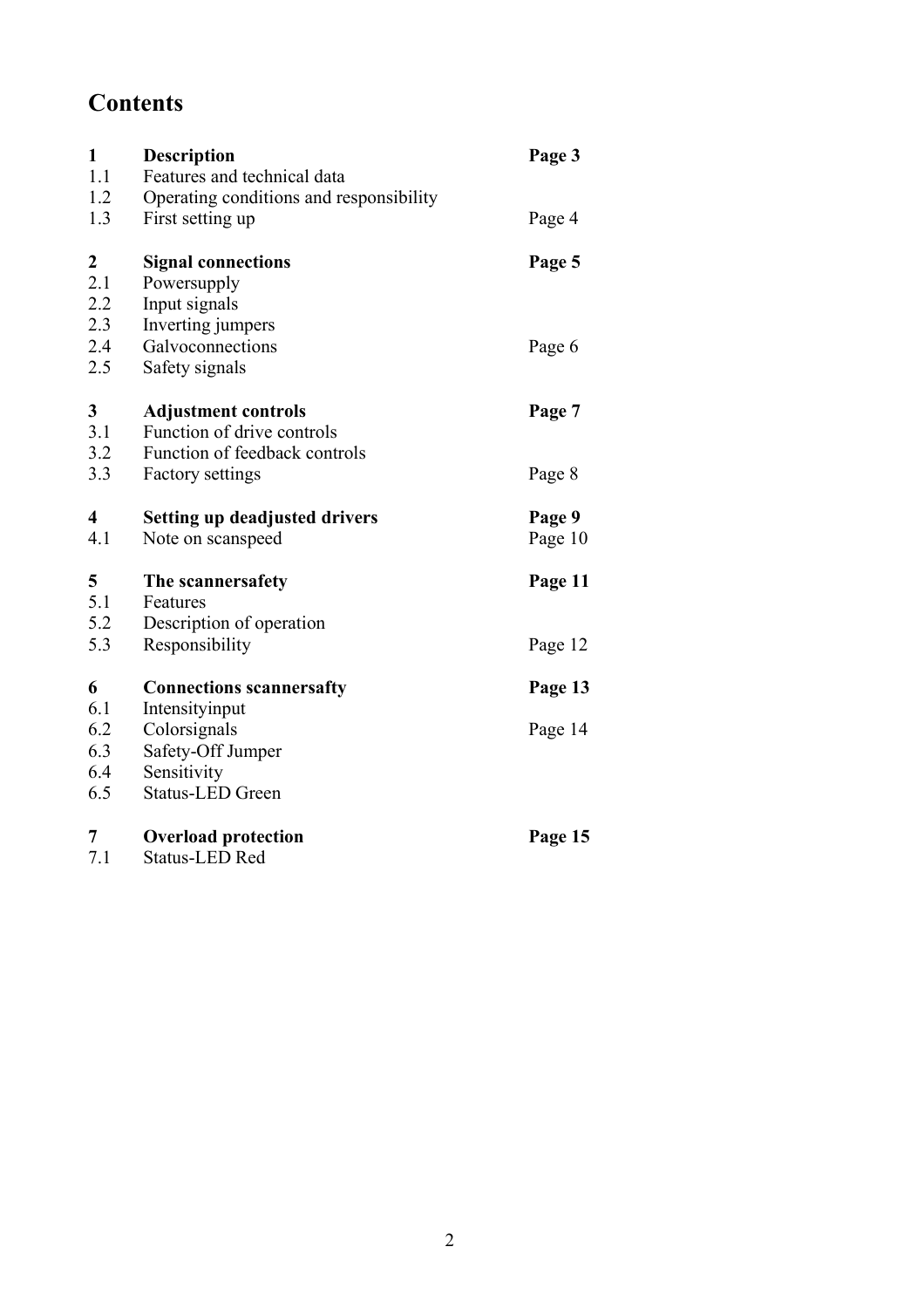#### **1 Description**

The scannerdriver Raytrack CT combines an ultracompact dual driver for galvanometers of the series CT6800 and CT6210 with a scannersafety.

#### **1.1 Features and technical data**

- Compact driver for 2 galvos  $(X/Y)$  100 x 80 x 45 mm
- Supply voltage  $+/-24V$  DC (min.  $+/-18V$  to max.  $+/-30V$  DC)
- Internal voltage regulators  $+/-15V$
- Output peak current  $\sim$  5A
- Overtemperature shutdown
- Undervoltage protection
- Protected when one single power supply voltage is missing
- · Overload protection by intelligent current monitoring
- Additional overcurrent protection by fuses (galvocoils)
- Differencial input signals  $+/-10V$
- Signal inverting by Jumpers
- Maximum signal (Size) adjustable
- · Driver controls for Servogain, LF-Damping, HF-Damping
- · Galvofeedback controls for movement angle, offset and linearity
- DSUB-connectors for connecting galvos (no special connectors)
- All pins for power supply and scanner signals located at front side
- Complete scannersafety as piggyback module

## **1.2 Operating conditions and responsibility**

This product is not an electrical device ready to use.

It is a component, which requires additional components, installation and adjustments to run as a complete electrical apparatus. This product will form an apparatus, when installed in a housing, together with the galvos, a powersupply, and when it is adjusted and all signals are connected. For this reason, this product does not have to comply with the regulations of CE marking or WEEE. The product is designed and produced to meet CE regulations and all parts are RoHS conformal. When the product and all additional components are properly installed in a metal housing and all other components, like powersupples, are of high quality, the final apparatus will meet CEregulations very easy.

This product is a poweramplifier for closedloop galvanometerscanners for entertainment lasershow. The product should be used only for the specified galvo types.

It is recommended to read this instruction manual completely before starting working with the product.

Warranty can be void due to mishandling.

The manufacturer excludes liability in case of any damages, which are result of mishandling or operation under unspecified conditions.

Also any liability claims regarding damage caused by the use of this product will be rejected.

The product should only be used under dry condition and 10°C to 35°C roomtemperature. An additional heatsink is required for operation. To ensure cooling, the attached mounting bracket must be mounted to a heatsink or the baseplate of the optical bench.

The temperature of the aluminium bracket should not exceed 70°C.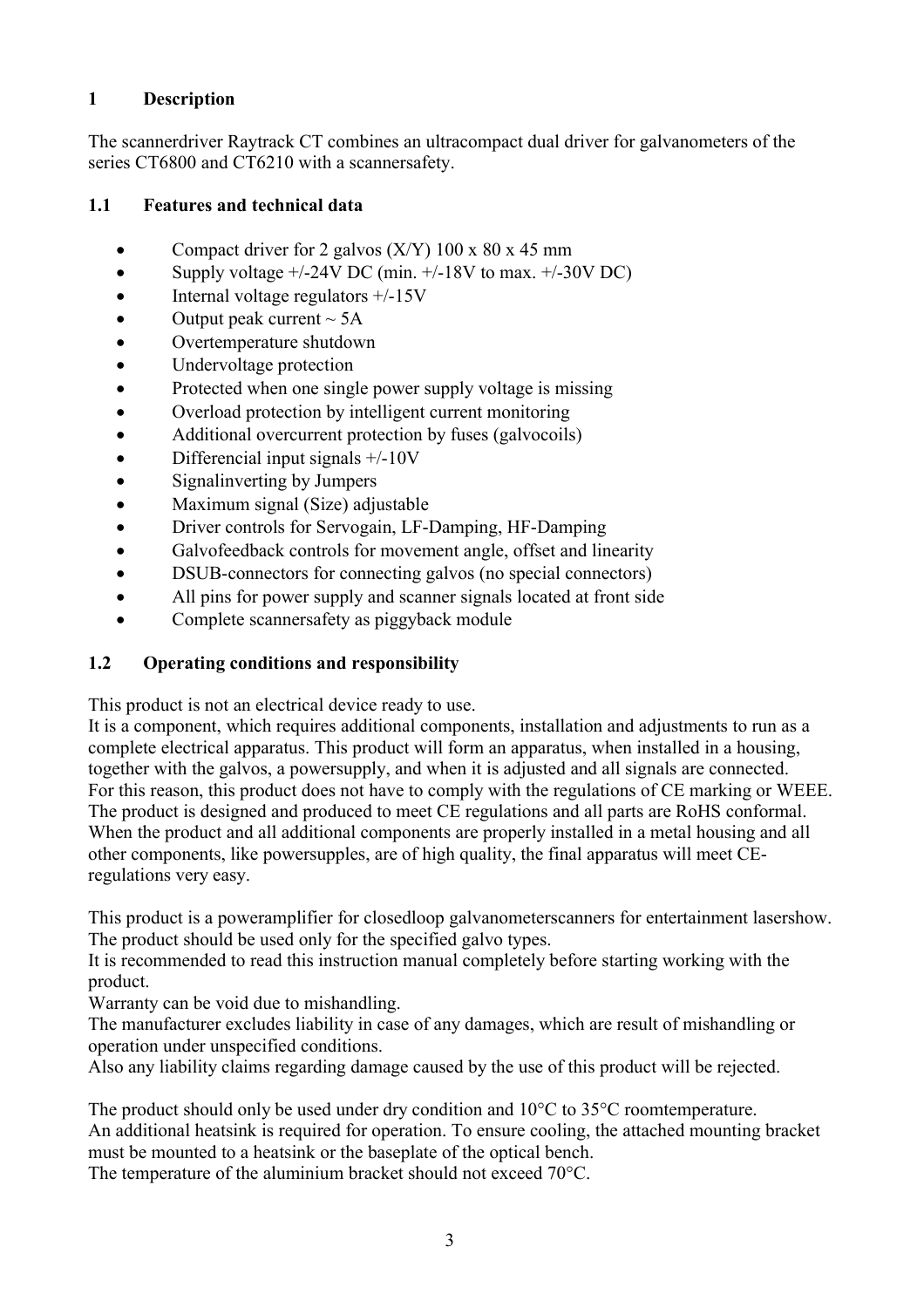The internal overtemperature shutdown will be triggered at 100°C at the poweramplifier. **The supplied mounting bracket will not be capable to cool the device stand alone!** When mounting the power parts (output amp and voltage regulators) **directly** to an external heatsink, there must be sure that the voltage regulators are isolated and there is a good thermal path to the heatsink. Use thermal conducting paste and/or silicon pads between the power amp and the heatsink.

Assembly, setting up and adjustments must be done by qualified persons only.

The manufacturer excludes liability in case of the following damages, unless it is verifiable that damage existed when the product left factory.

- Wrong polarity of power supply voltages
- Supplyvoltage too high or unstabilized
- Damage as a result using the product beyond recommended operation conditions.
- Thermal galvo overload caused by excessive scanspeed or scanangle
- Damage caused by faulty driver adjustment or input signals beyond specified limits
- Damage caused by longterm operation near limits of the protection circuits.
- Damage caused by electronic or mechanical manipulations
- Damage caused by dust and corrosion

#### **1.3 First setting up**

Before applying power to the device, the galvos must be connected to the driver.

Never connect galvos at powered drivers! This will result in damage of the galvos.

When setting up the first time, make sure that the Size controls are set to minimum (mechanical limit 'click' counterclockwise).

It is recommended to use symmetrical, stabilized DC-voltage of +/-24V for powersupply. The voltage must not be lower than 18V or higher than 30V. When using switchmode powersupplies, these should deliver 1,5A minimum current (better 2A).

#### **Important: This driver is not protected against wrong polarity of suppy voltage! Wrong polarity will damage the driver and also the connected galvos!**

**If both galvos will not move close to center position at power-on, or if there is noise or ringing, shut down the power immediately!**

**The on-board safety creates a short startup-delay (some fractions of a second), while doing initialization process. During this time, the galvos are unpowered and the red status-LED blinks several times.**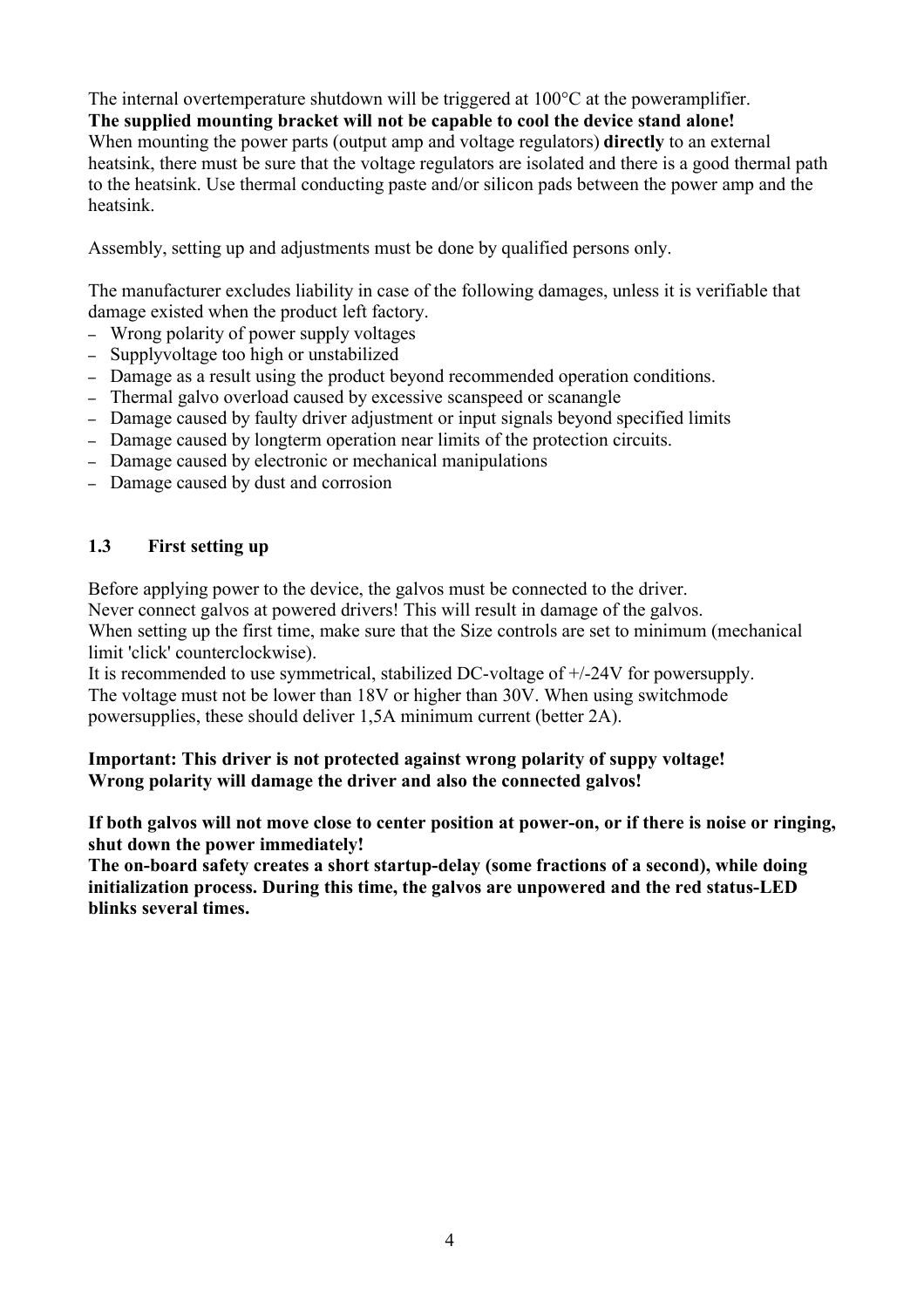## **2 Signal connections**





## **2.1 Powersupply**

The connectors for the symmetrical powersupply are located in the center of the 10pin main connector. Be sure to use right polarity! Left side  $= (-)$ , right side  $= (+)$ . All GND-pins are connected internally.

## **2.2 Input signals**

The two drivers are arranged symmetrical on the board, so all signal connections and adjustment controls are mirrored.

The inputs Input+ and Input- operate in symmetrical or differencial mode (ILDA), with an input voltage of max. +/-10V (differencial).

Should the inputs be used 'singleended', for example because the signal controller will not offer differencial signals, one of the inputs must be tied to GND.

Under normal conditions, Input- will be connected to GND and Input+ will be driven by the signal. When Input<sup>+</sup> is tied to GND and Input- is used as signal, the galvo movement will be inverted.

#### **Never let one of the inputs unconnected or floating!**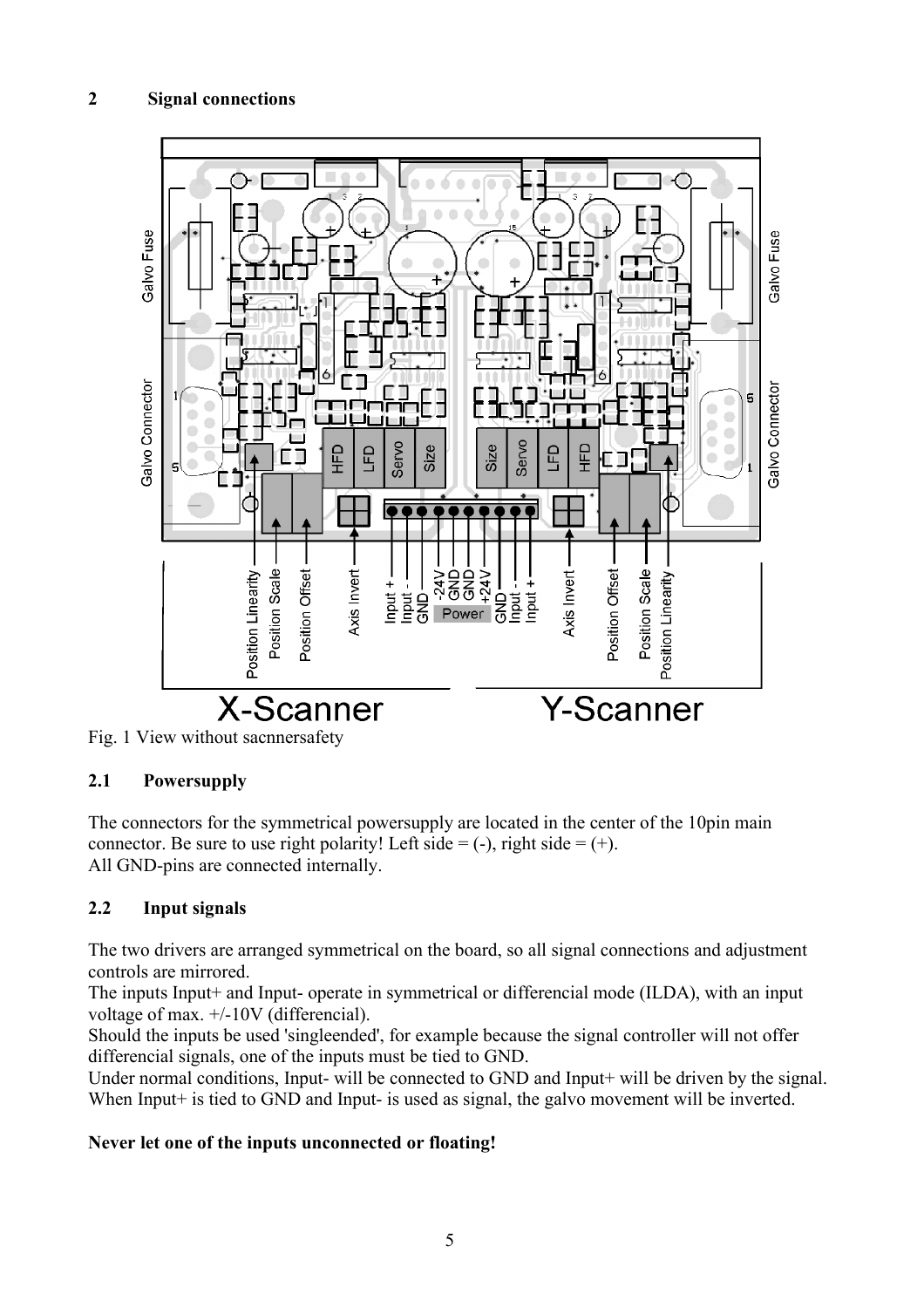## **2.3 Inverting jumpers**

Placing the 2 jumpers 'axis invert' 90 degrees against their current position will invert the galvo movement to allow a correct orientation of the laser projection.

#### **2.4 Galvoconnections**

The galvo connectors are located at the left and the right side of the driver and are identical in pinout for both axis.

Pinout DSUB-9 Female

- 1 Motorcoil +
- 2 Motorcoil Return -
- 3 GND (Shield Motor)
- 4 Position B
- 5 n.c.
- 6 GND (Shield Position)
- 7 GND (Position+LED Common)
- 8 AGC Out (LED Anode)
- 9 Position A

#### **2.5 Safety signals**

When using an external safety circuit, the position signals are located at two singlerow 6pin sockets, where the onboard safety is mounted piggyback.

Both signals, input and feedback are matched internally, resulting in corresponding amplitude. Both sockets have identical pinouts and correspond to each driver axis.

Socket to safety module (pin 1 is back near power parts, pin 6 directs to front side of the driver):

- $1 +15V$
- 2 Position Galvo (Feedback) +/-10V
- 3 Position Input (Inputsignal) +/-10V
- 4 Galvocurrent (rectified pulse signal)
- 5 Driver Off (TTL)
- 6 GND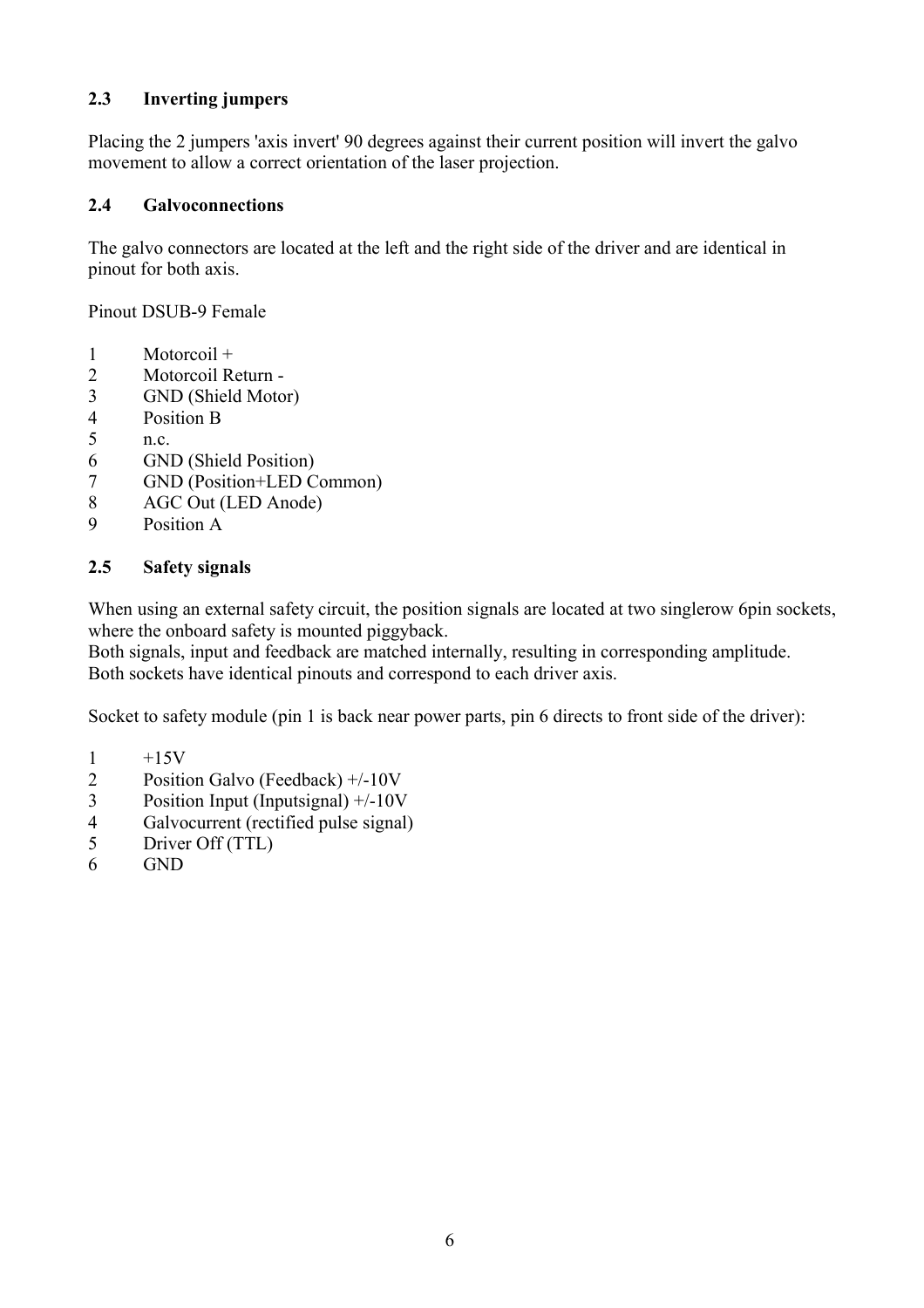## **3 Adjustment controls**

#### **3.1 Function of drive controls**

The driver controls are responsible for the behavior of the servo loop and the speed and accuracy, the galvo position is controlled.

Aging of the galvos, change of the mirrors, change of a complete galvo and also extreme temperature changes can result in a re-adjustment from time to time.

## **Important: A minimum of knowledge is required to do this.**

**Adjustments should be done only by qualified persons.**

**The manufacturer excludes liability in case of damage resulted by misudjusted controls. Adjustment to factory setting will be charged, when misudjusted drivers are sent back for warranty repair.**

See also chapter 4 for adjusting driver (page 9).

#### **Size**

With the size control, the picture size (input signal level) can be adjusted from zero to maximum. To avoid angular movement out of range, the control software should be set to a small scanangle, and then go to maximum deflection angle carefully.

The size controls should never be set to maximum to allow some corrections (for example making a a circle round).

#### **Servo**

Servo (Servogain) sets the amplification (proportional part) of the position control loop. An excessive high value can cause oscillations and resonances at the galvo.

## **LFD**

Low frequency damping reduces position overshooting.

## **HFD**

High frequency damping softens the movement step to final position. This can eliminate the '3<sup>rd</sup> order bump' caused by LFD when galvoposition reaches the final value after a position step.

## **3.2 Function of feedback controls**

The feedback controls are reserved for adjusting galvo-specific parameters.

An adjustment is only necessary after changing galvos.

The adjustments can eliminate some mechanical tolerances in the feedback sensor of the galvos. These controls should not be changed after initial setup of the galvo.

## **Position Offset**

Creates an offset to the position signal. The mechanical center of the galvo can be adjusted to avoid an early angular deflection limit in one direction.

Input signal should be zero when adjusting. The mirror should be aligned parallel to the connector at the galvo.

**Important: Do not use this control to adjust picture position of the projection.**

**This can be done by software or by mechanical turning of the galvos in the galvo mount.**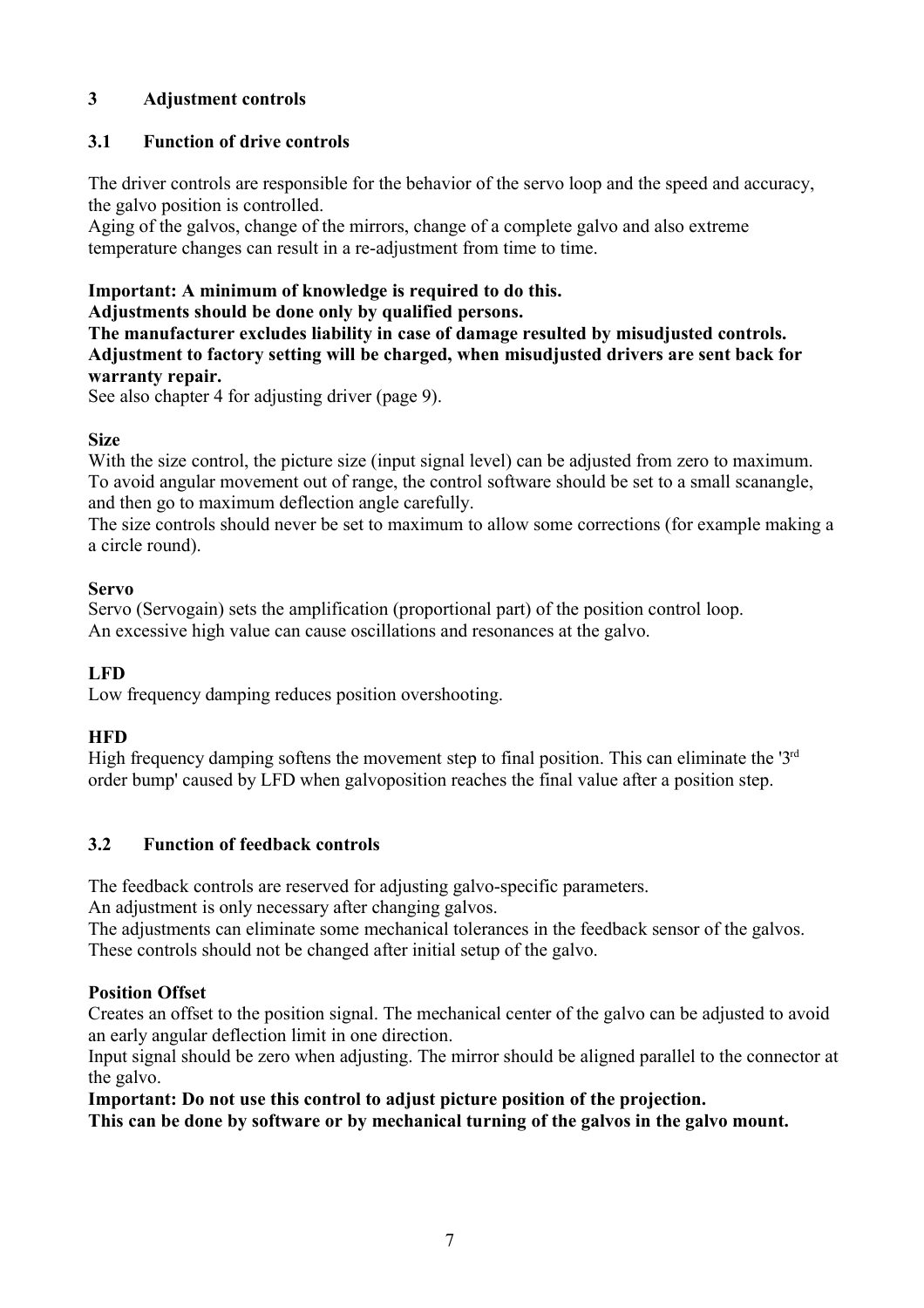#### **Position Scale**

Adjusts the signal amplitude of the position sensor. The amplitude of both galvos should be set to a similar value. Otherwise, the identical driver setup of both galvos could be difficult.

The setting can be checked by adjusting both 'Size' controls to about 80%.

Project a square at low scanspeed.

Reduce picture size by software to avoid the mirrors bumping against mechanical stops.

Increase software settings to maximum for both axis while watching the projection.

Adjust Position Scale until both axis have maximum deflection angle (60 or 80 degrees, depends on galvo type).

#### **Position Linearity**

Adjusting the linearity of the position sensor. Many galvos do not deflect linear from zero to maximum angle. This adjustment is not critical, so a normal SMD-poti was used.

The factory settings are center position.

A correct adjustment can only be done when projecting a grid testpattern.

The distance of the various lines should be similar at upper and lower half (right and left side) of the projection. When adjusting linearity, the line distances move.

There is no risk to overturn the poti. A small jump in size will happen.

Be sure that the final setting will be not in the 'dead' (overturned) area of the poti.

#### **3.3 Factory settings**

When drivers are delivered without galvos, the adjustments are preset in a way that a safe operation without any risk for galvos is possible.

The gain is not set very high. So not maximum speed and not maximum accuracy can be reached with these settings. Also some overshoots can occur.

The scan angle (Size) also is not set to maximum.

The factory settings can be used to start the adjustment without the risk of damaging galvos at power-on.

When drivers are delivered with corresponding galvos as a scanset, they are full adjusted and normally no or just a small adjustment is required.

In this case, both galvos are marked as X and Y and must be connected to the right driver channel.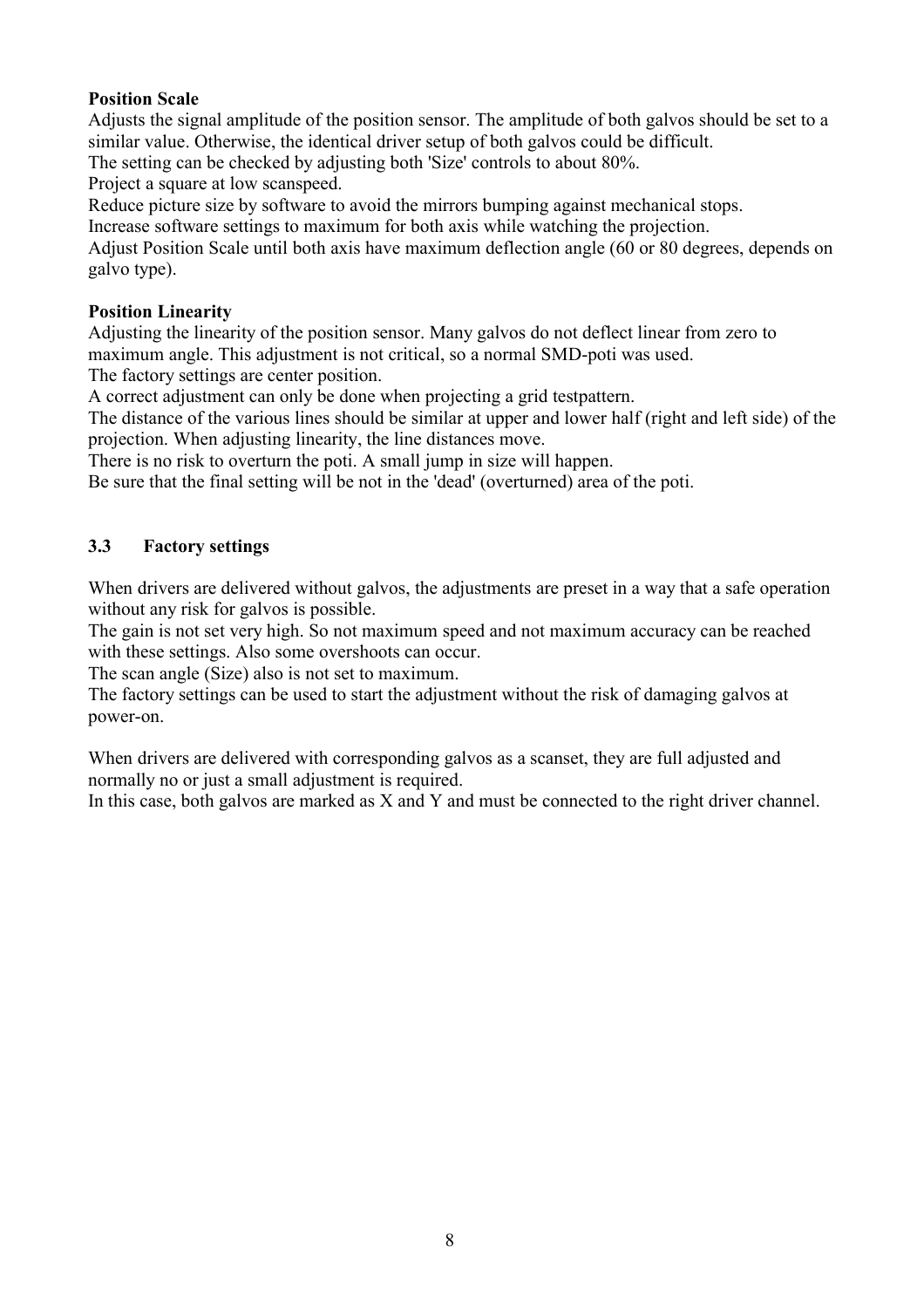## **4 Setting up deadjusted drivers**

After replacing one or both galvos or mounting another mirror size to the galvos, it sometimes can happen, that the driver loop becomes instable when first switching-on.

This can cause ringing and oscillation. The driver must be shut down immediately to avoid damage of the galvos! A new adjustment setup must be done from zero.

The following procedure is recommended for complete driver adjustment:

- Driver is switched off!
- Set size counterclockwise to minimum (until 'click')
- Then set size 4 turns clockwise
- Servogain counterclockwise to minimum (until 'click')
- The set servogain 3 turns clockwise
- Both LFD and HFD counterclockwise to the limit (until 'click')
- Then turn LFD 5 turns clockwise.
- Switch on driver and scan a simple testpattern with 4 to 5 sqares which are arranged inside each other. The outer square should be drawn at maximum size. Scanspeed is 8-10kpps. Scansize by software set to maximum.
- Set servogain clockwise until a movement of the galvos occurs. The shape of the picture should now be recognizeable. Continue turning size until there will start overshoot at the edges.
- Adjust size until the projection is about 70% of maximum scanangle.I you cannot reach size, use the position scale control to compensate.
- Reduce overshoots by turning LFD. Change between increasing servogain and reducing overshoots until you see bumps or 'undershoots' at the edges, which cannot be corrected with LFD.
- Turn HFD clockwise to move these bumps outside the square until you can adjust the resulting overshoot again with LFD.
- Scanspeed should now be increased until the shape of the edge is clearly visible.
- Do not overdrive speed.
- Repeat increasing servogain, eliminate overshoots with LFD, eliminate bumps with HFD, until it is no longer possible to eliminate the bumps. Reduce servogain a bit and readjust LFD and HFD until all edges look sharp and no curves in the lines.
- When the picture starts to be instable or oscillate, reduce servogain.
- Try to set the shapes of the edged for both axis the same. Control by LFD: When adjusting a small amount of overshoot, you can see if both axis are set to same values.
- Increase of scanspeed for a short moment can also show same shapes of both axis.
- When the picture is set to a maximum quality, reduce scanspeed to not overload the galvos.
- When driving the scanner beyond limit over longer time, the overload protection can shut down the driver. Reduce scanspeed or picure size by software to avoid shutdown.
- Now scan a grid testpattern with maximum software size an max. 15kpps.
- Increase size at driver to maximum. Caution! Don't scan beyond the maximum scan angle of the galvos. Check the possible angle in the datasheet of the galvo. Adjust position scale until you can reach the maximum scan angle with set 'Size' to about 80% of maximum.
- Set up both galvos to the same angle.
- If the projection looks limited at one half of the picture, correct center with positon offset.
- If the grid seems to be distorted in one direction, adjust Position Linearity.
- After setup, the picture should be scanned centric, symmetrical and with same and maximum scanangle.
- The same projection angle of both axis can better be checked to use a simple circle. Do not scan it too fast to avoid distortion.
- Now scan the ILDA standard pattern a an angle of 8 degrees
- Increase scanspeed until the circle of the testpattern touches the small square at the inner sides.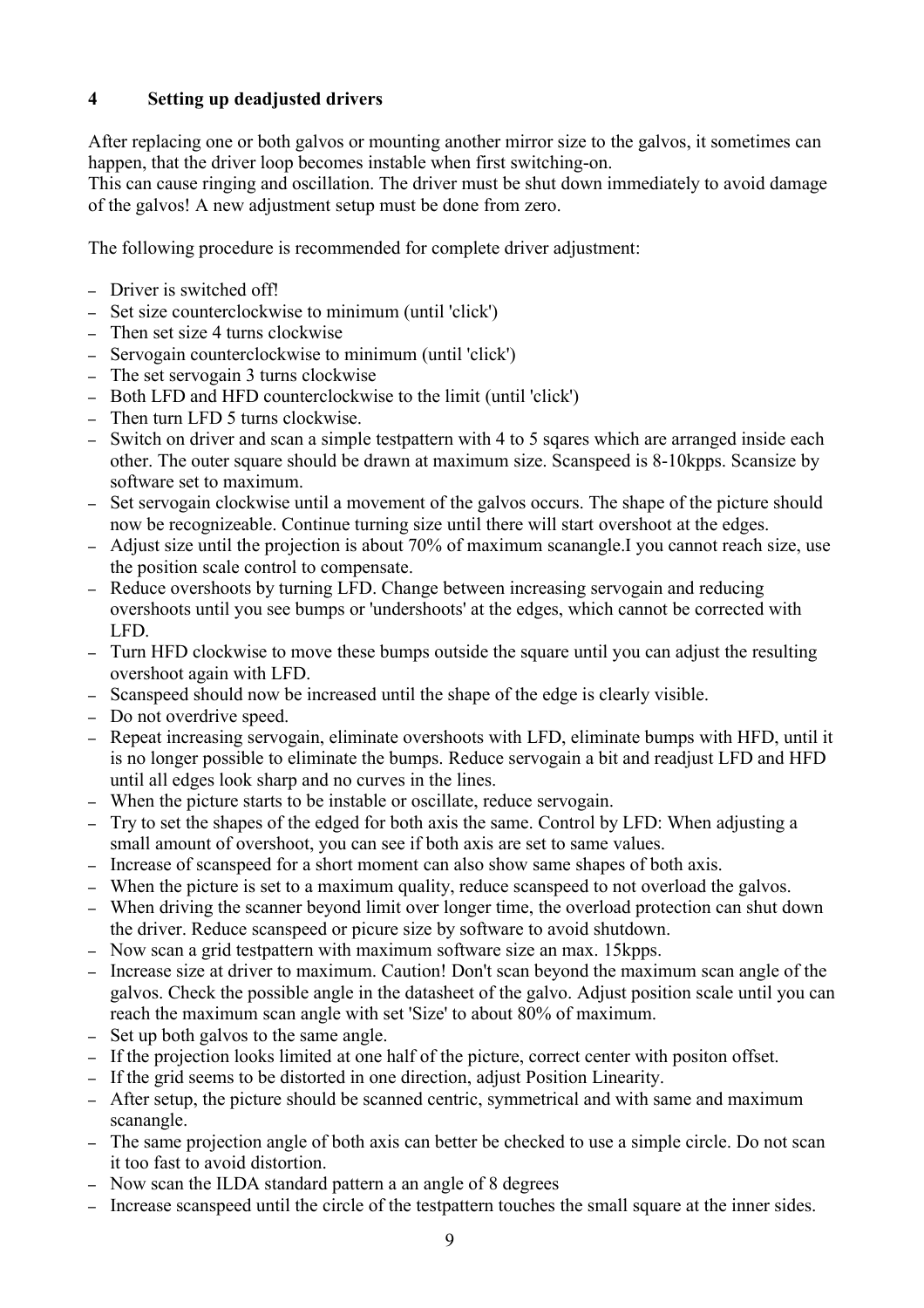When the circle is oval, the larger size is the faster axis. Try to get the smaller side to the same size by use of servo gain, LFD and HFD. If this is not possible, the faster galvo has to be reduced in speed. In the best case, a perfect circle should be shown.

- Naturally, there should be no overshoots or bumps in the testpattern, when adjusting the circle.
- When the ILDA-testpattern is projected properly, read the scanspeed. It should be about the value, the scanners are specified for.
- The scanner is now adjusted. Use different testpatterns at different angles to check all details and correct slightly, if necessary.

The ILDA testpattern is good to check speed and finetuning. For initial adjustments, it is not very useful. Therefor we suggest to use own, simple testpatterns, for example sqares, diagonal lines or circles. Also the 'Lasermedia' testpattern is very suitable for initial adjustments. But it should not be scanned too fast (about 15K at 30-40 degrees).

To check same size of both axis, use simple circles or the 'Orientation' testpattern.

#### **4.1 Note on scanspeed:**

The measuring of the maximum scanspeed under the use of the ILDA testpattern can only give a true value, when the software will not influence the projection of the testpattern. Programs, which do self interpolating of points or edgerepeats will increase the measured value.

A galvospeed of 30K ILDA does not mean that every show can be scanned with 30K. Because ILDA-speed is specified at a very small angle (8 degrees and smaller), the scanspeed in reality is much lower. At ILDA 30K, normal graphics shows can be scanned between 20K and 26K, depending on scanangle. Beamshows should not be scanned beyond 20K, because these shows normally contain many position jumps but less points. A high scanspeed results in high thermal load at the galvos and may cause triggering of overload protection.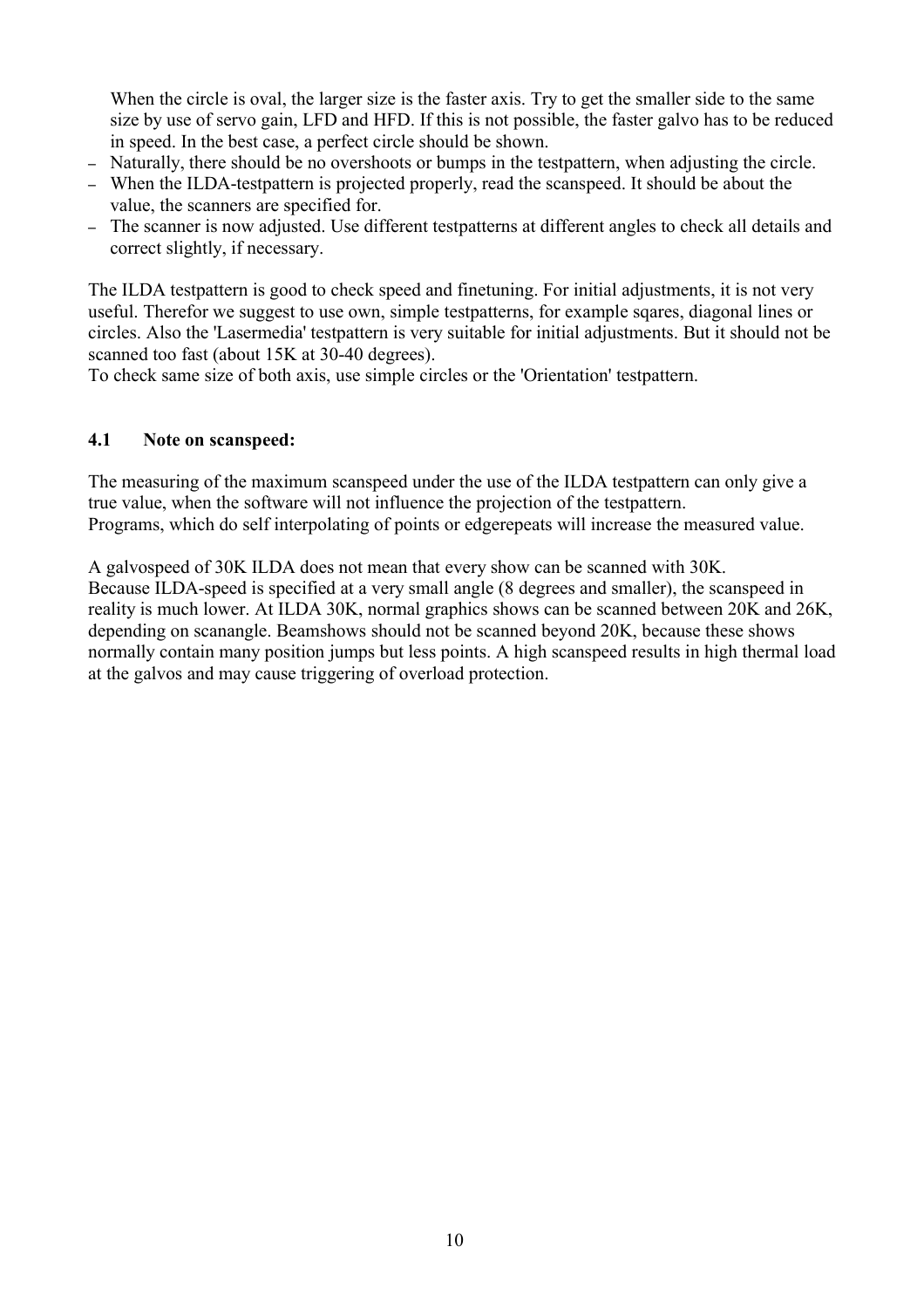## **5 The scannersafety**

## **5.1 Features**

- Digital position monitoring with 8 Bit resolution
- Sampling frequency 20kHz
- Monitoring of galvosposition **and** inputsignal
- fixed timewindow (triggerdelay) 25ms
- Maximum sensitivity  $\frac{1}{4}$  maximal scanangle scanned in 25ms
- Minimum shutdown time 250ms (selectable via intensity input)
- 3 independant colorchannels are switched-off simultanously
- Intensity input as differencial input

The scannerdriver includes a complete microprocessor controlled movement monitoring of the galvos. This was first developed in their basic function 1997 by Mueller Elektronik and is used successful under different brands since that time.

The advantage of integrating the safety into the driver is that there is no need to adjust different signals levels. This ensures that all signals are measured correctly, reducing the risk of malfunction. The safety is mounted as module and can be removed or replaced easy.

The safety measures the moved angular distance of the galvos in a defined timewindow. The position signals are measured as well as the input signals.

This avoids measuring wrong or oscillating signals of defective galvos as a valid movement signal.

## **5.2 Description of operation**

The formula of the safety is:

Scannermovement okay (safe),

**if** (inputsignal X **and** galvoposition X) **or** (inputsignal Y **and** Galvoposition Y) has moved distance n during time T.

Timewindow T is fixed to 25ms.

Distance value n can be set at 'Sensitivity' control. A maximum value means maximum sensitivity (long distance has to be scanned). Minimum value means minimum sensitivity (a short distance has to be scanned during time T).

The intelligent safety function allows to monitor both safety problems, which can happen during operation:

- Scan angle too small or standing points
- Scan pattern scanned too slow

In addittion, there is monitored if the galvoposition does not follow the input signal. Oscillating and noisy position signals will not be taken as valid movement vlaue, if they do not match approximately the input signal.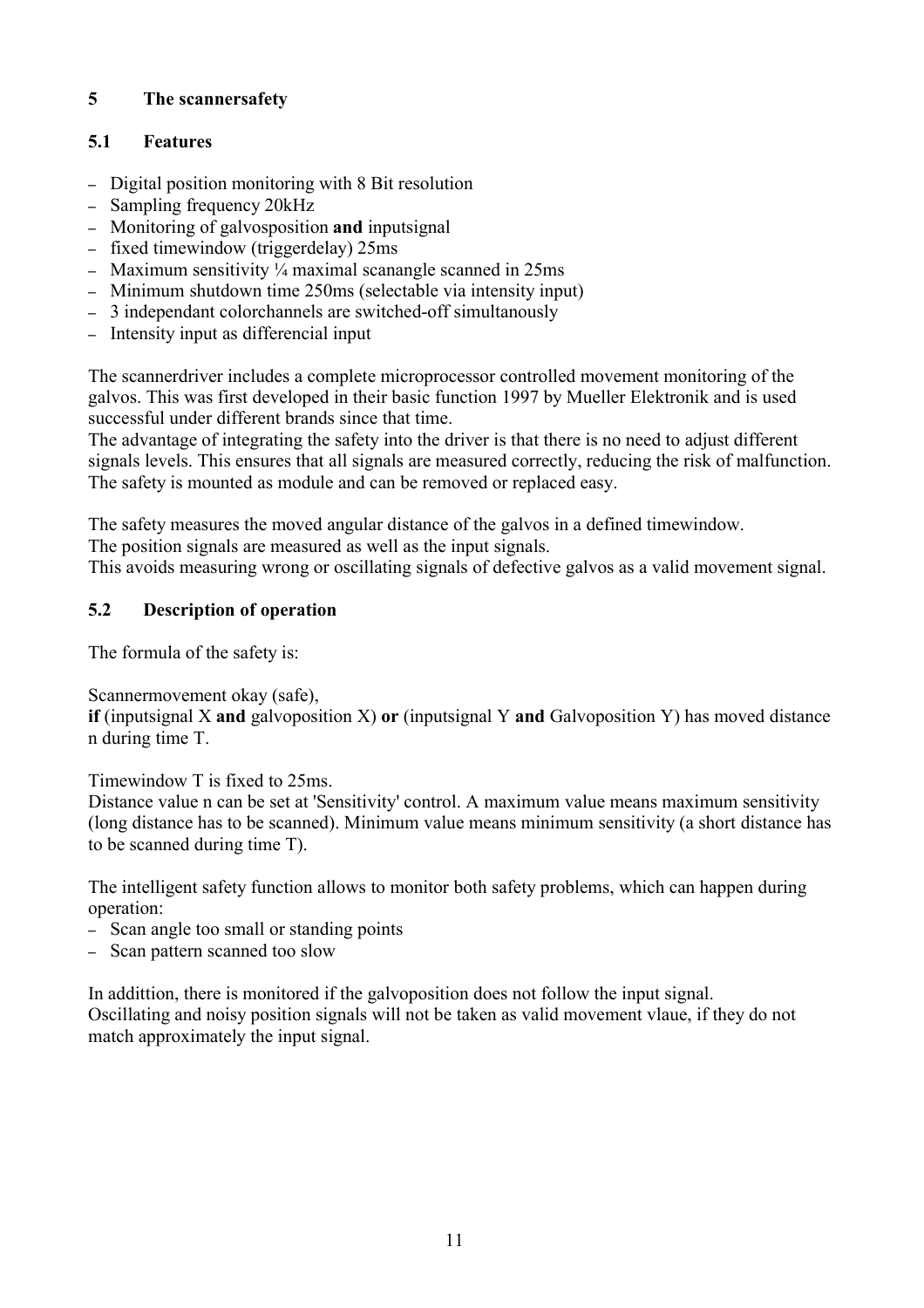## **5.3 Responsibility**

Beside to the local safety regulations, the scanner safety offeres an **additional** monitoring circuit to protect the laser system against being in unsafe condition.

The scanner safety is **no device which makes a lasershow system safe**.

The safety circuit **does not make a safe lasershow**, because the power density of the laser defines if a show can be safe or not. The safety circuit can only minimize possible risk caused by malfunction (defective galvo, driver, no power at scanner..) and mistakes of operator (standing beams during show).

The user has to make shure that the system, where this product is installed, meets the local laser safety regulations in any case, independant if a scanner safety is installed or not.

The manufacturer excludes liability in case of damages caused by a laser, even if the scanner safety was operated correctly or not.

Any liability claims regarding damage caused by unsafe laser systems using this safety circuit will be rejected.

Using this scanner safety will not replace the need of meeting the local safety regulations for lasershow.

**Note:** Test the correct operation of the scanner safety before beginning of a show event. Program a too small projection or a standing beam or reduce scanspeed to minimum until the safety triggers and blanks the laser.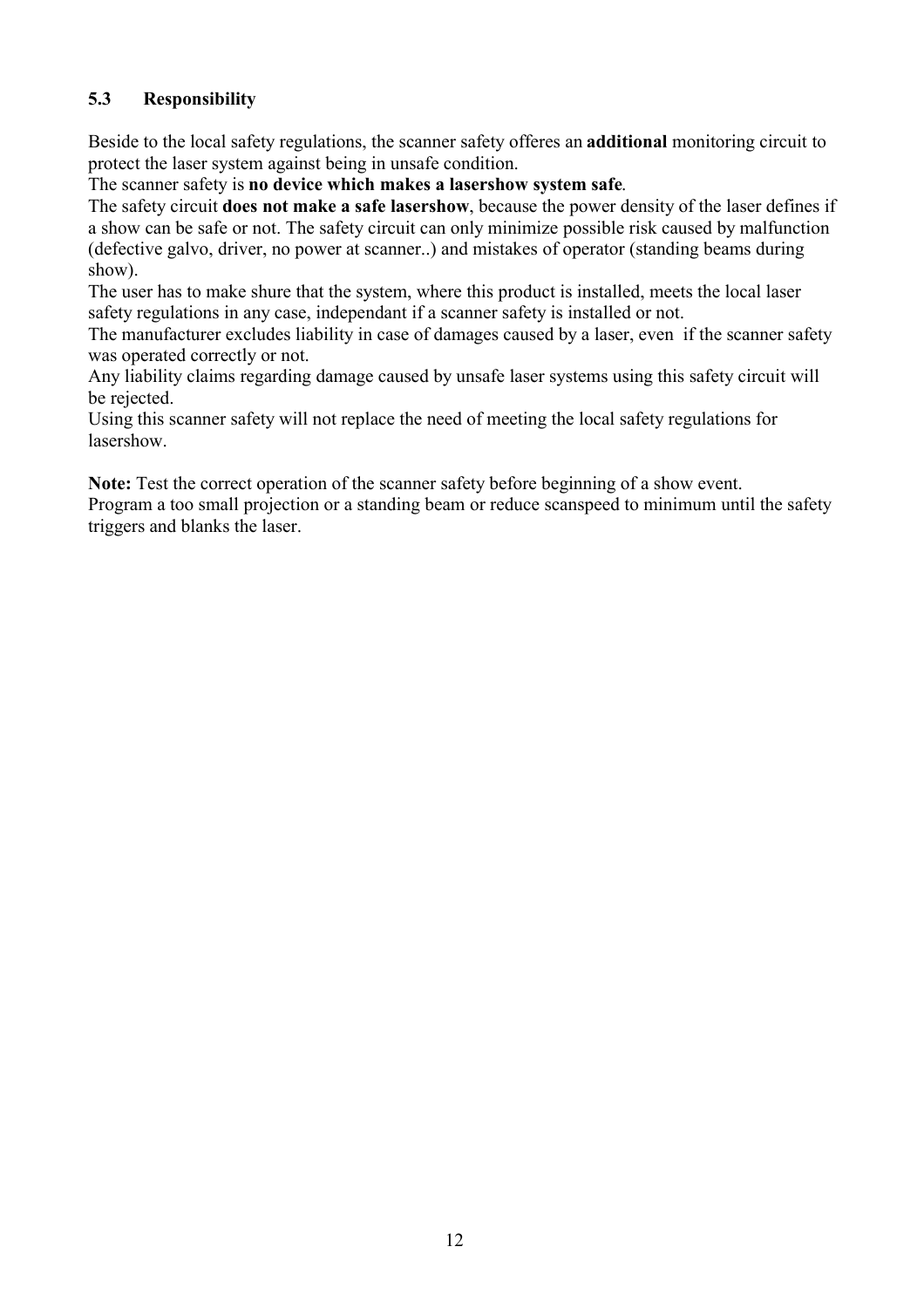#### **6 Connections scannersafety**



Fig. 2 'Remote Control' currently is without function

#### **6.1 Intensityinput**

This input is designed as differencial input. It an also be used as singleended input by connecting Intensity In- to GND.

The signals 'Intensity/Blanking' of the show controller (or ILDA-cable) are connected to this pins. Ensure that your software or showcontroller supports the output of intensity or blanking.

The intensity signal should represent the condition of all color signals of a lasershow.

When using RGB systems, a digital blanking signal should be used, if possible.

When used in singlecolor systems, even the colorsignal itself can be used, if there is no additional blankingsignal available.

The safety circuit will take 5% of the total value of 5V (differencial) as 'On'-condition.

The Intensityinput is **not** connected to any output signal, like it is done at some other safety boards. The Intensityinput has the simple function of controlling the shutdown duration of the safety outputs. When the afety detects a problem, normally the color outputs are shut-off for at least 250ms.

Some lasershows include dark scenes where the scanners are not moving (Laser is blanked). The safety now will detect an unsafe condition. The shutdown duration of 250ms can be a problem, when the show output restarts. Then some showframes can be blanked by the safety.

When the Intensity signal is used, the shutdown time will be set to a minimum, so that the output comes without any delay at show restart.

**Note:** A much more effective way to avoid any 'blackouts' is to use a blanked figure during dark scenes. The scanners will not stop movement during show and the safety will not detect an unsafe condition.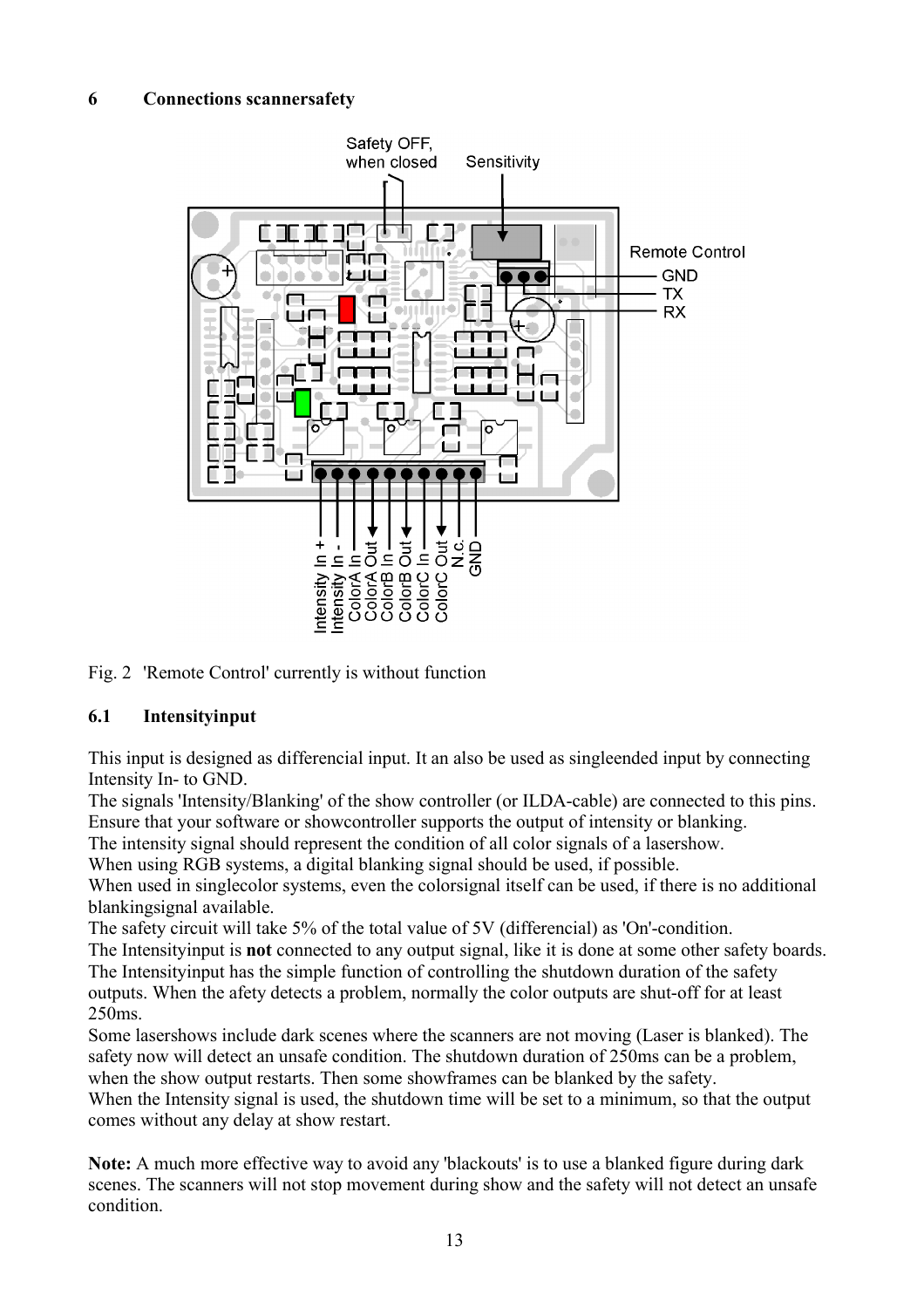## **6.2 Colorsignals**

The 3 color signals, named ColorA, ColorB and ColorC, are all designed identical and are shut-off during unsafe condition simultanous.

The signals can only be used as singleended inputs. No differencial signals can be used. When the showcontroller (ILDA board) uses differencial or symmetrical signals (for example EasyLase), the corresponding (-) signals must be tied to GND (Pin 25 of ILDA connector). GND must also be connected to GND of the safety circuit as well as GND of the laser to control. The colorsignals are designed as optocoupler outputs. The input signal ColorX-In is wired to the collector and the outputsignal ColorX-Out is available at the emitter of the optocoupler.

Maximum current through the optocouplers should not exceed 100mA.

All outputs have a 10 Kohm pulldown resistor to GND. This ensures that the outputs are not left open or floating in error condition. Some cheap lasers will continue emission at open modulation inputs.

The colorsignals are not marked as RGB, because it is not important how many colors and which colors are used. When a laser system just uses a single color, the signal should be connected to the Intensityinput (use singleended mode) of the safety and also connected to one of the color Inputs.

## **6.3 Safety-OFF Jumper**

By closing the jumper pins the scanner safety can be deactivated. This may be necessary, when the system is used for creating standing beams (no audience scanning) or during beam alignement of the system itself.

**Important:** The condition of the jumper is accepted only at power-up of the scanner driver.

To change from one condition to another condition, the device must be switched-off and poweredon again.

When the jumper pins are wired to the outside of the laserprojector, a keyswitch should be used to avoid unallowed deactivation of the safety.

**Warning:** Deactivating safety can cause serious danger! During normal operation, the safety should be activated all time.

Unqualified personnel should not have any access to this function.

## **6.4 Sensitivity**

The sensitivity of the safety can be adjusted here.

The factory setting is minimum sensitivity (max. left or counterclockwise).

By turning clockwise, sensitivity increases.

When scanning a simple pattern, for example a square at >10 kpps, current sensitivity can be checked by changing scansize of the pattern. When trigger level of the safety is reached, the laser must be blanked automatically.

Scan the pattern as small as it becomes dangerous or critical and adjust sensitivity, until the laser will be blanked.

## **6.5 Status-LED Green**

The green LED shows the condition of the scanner safety.

When LED is on, the coloroutputs are set active and the colorsignals can go through the circuit. The safety was not triggered by an unsafe condition.

When the LED is dark, the colorsignals are interrupted by the optocouplers.

A blinking LED shows that there are some short unsafe parts during showoutput and the safety is triggered multiple times.